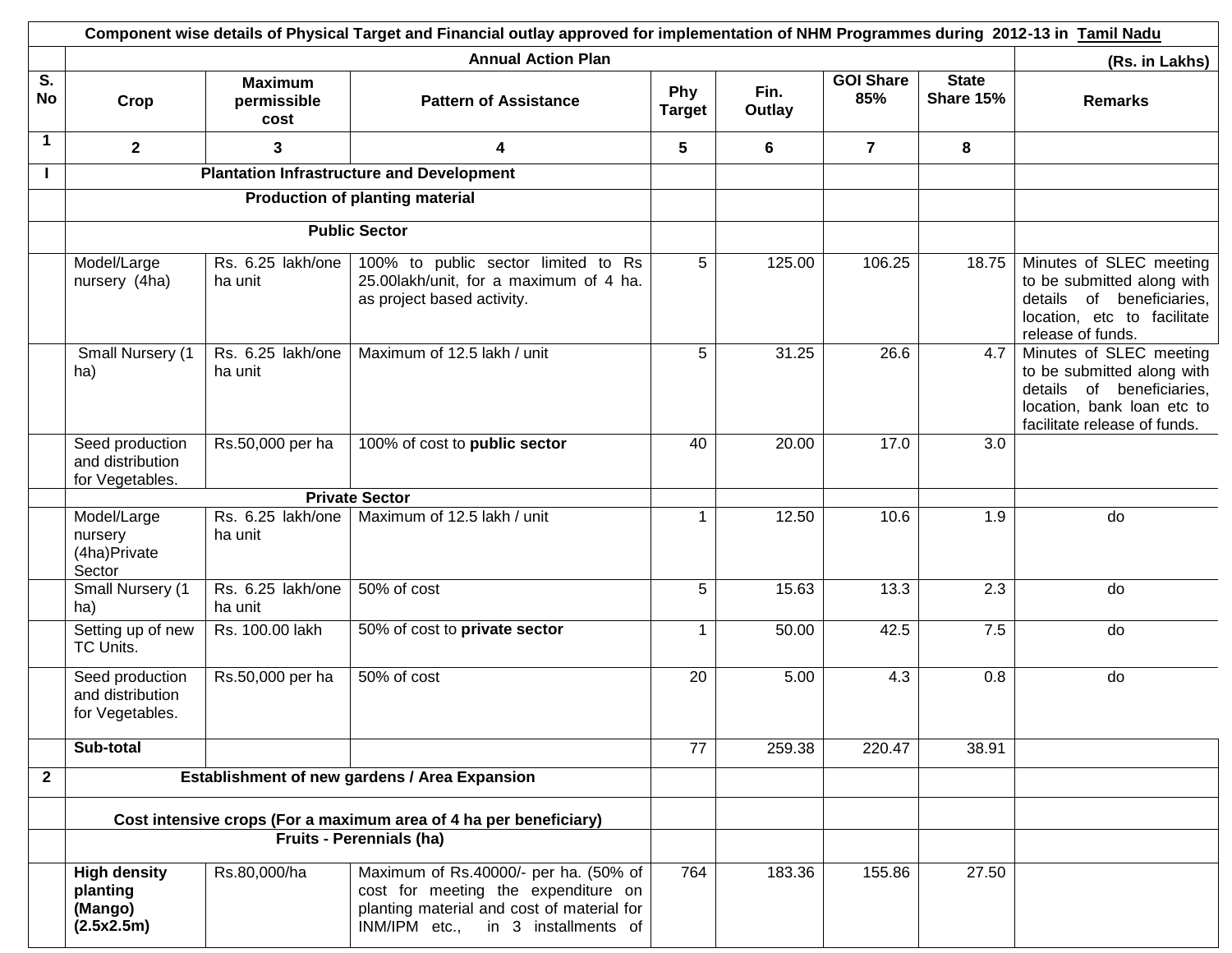|                                                          |                | 60:20:20 subject to survival rate of 75%<br>in 2nd year and 90% in 3rd year).                                                                                                                                                                                                     |                 |        |        |       |  |
|----------------------------------------------------------|----------------|-----------------------------------------------------------------------------------------------------------------------------------------------------------------------------------------------------------------------------------------------------------------------------------|-----------------|--------|--------|-------|--|
| Grape (3x3<br>Spacing)                                   | Rs.100,000/ha. | Maximum of Rs.50000/- per ha. (50% of<br>cost for meeting the expenditure on<br>planting material and cost of INM/IPM<br>etc in 3 installments of 60:20:20 subject<br>to survival rate of 75% in 2nd year &<br>90% in 3rd year for perennial crops and<br>for non perennial crops | 25              | 7.50   | 6.38   | 1.13  |  |
| Mandarin Orange                                          | Rs.100,000/ha. | Maximum of Rs.50000/- per ha. (50% of<br>cost for meeting the expenditure on<br>planting material and cost of INM/IPM<br>etc in 3 installments of 60:20:20 subject<br>to survival rate of 75% in 2nd year &<br>90% in 3rd year for perennial crops and<br>for non perennial crops | 25              | 7.50   | 6.38   | 1.13  |  |
| Mango                                                    | Rs.22,000/ha   | Maximum of Rs.16500/- per ha. (75% of<br>cost for meeting the expenditure on<br>planting material and cost of INM/IPM<br>etc in 3 installments of 60:20:20 subject<br>to survival rate of 75% in 2nd year &<br>90% in 3rd year for perennial crops and<br>for non perennial crops | 1000            | 99.00  | 84.15  | 14.85 |  |
| Acid lime                                                | Rs.33,400/ha   | Maximum of Rs.25050/- per ha. (75% of<br>cost for meeting the expenditure on<br>planting material and cost of INM/IPM<br>etc in 3 installments of 60:20:20 subject<br>to survival rate of 75% in 2nd year &<br>90% in 3rd year for perennial crops and<br>for non perennial crops | 250             | 37.58  | 31.94  | 5.64  |  |
| Sub-total                                                |                |                                                                                                                                                                                                                                                                                   | 2064            | 334.94 | 284.69 | 50.24 |  |
|                                                          |                | Maintenance (I Year)                                                                                                                                                                                                                                                              |                 |        |        |       |  |
| <b>High density</b><br>planting<br>(Mango)<br>(2.5x2.5m) | Rs.80,000/ha   | Maximum of Rs.40000/- per ha. (50% of<br>cost for meeting the expenditure on<br>planting material and cost of material for<br>INM/IPM etc., in 3 installments of<br>60:20:20 subject to survival rate of 75%<br>in 2nd year and 90% in 3rd year).                                 | 2500            | 200.00 | 170.00 | 30.00 |  |
| <b>High density</b><br>planting (Guava)<br>(3x3m)        | Rs.62,775/ha   | Maximum of Rs.31388/- per ha.(50% of<br>cost for meeting the expenditure on<br>planting material and cost of material for<br>INM/IPM etc., in 3 installments of<br>60:20:20 subject to survival rate of 75%<br>in 2nd year and 90% in 3rd year).                                  | $\overline{75}$ | 4.71   | 4.00   | 0.71  |  |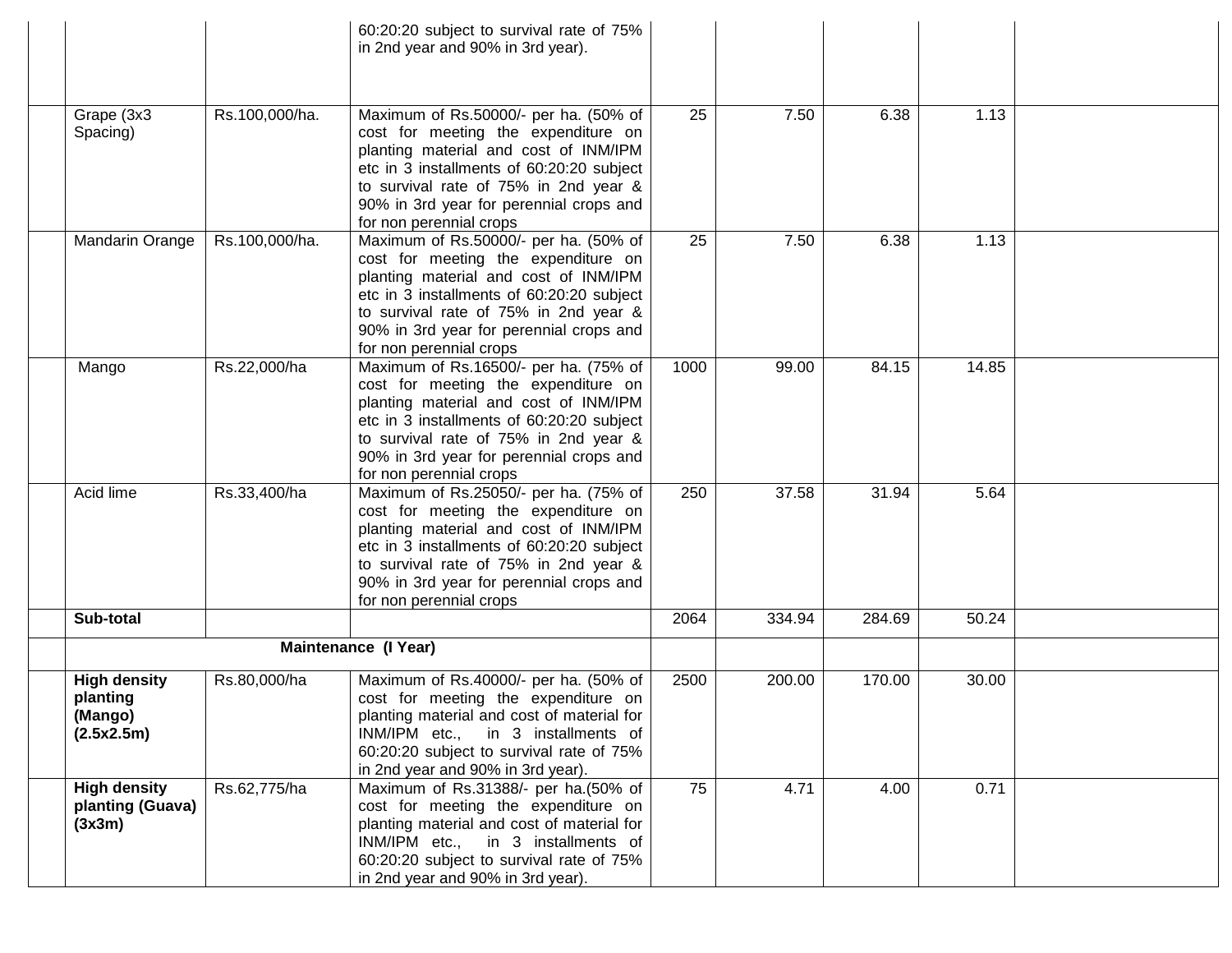| Grape (3x3<br>Spacing)                                   | Rs.10,000/ha.  | Maximum of Rs.50000/- per ha. (50% of<br>cost for meeting the expenditure on<br>planting material and cost of INM/IPM<br>etc in 3 installments of 60:20:20 subject<br>to survival rate of 75% in 2nd year &<br>90% in 3rd year for perennial crops and<br>for non perennial crops | 100  | 10.00  | 8.50   | 1.50  |  |
|----------------------------------------------------------|----------------|-----------------------------------------------------------------------------------------------------------------------------------------------------------------------------------------------------------------------------------------------------------------------------------|------|--------|--------|-------|--|
| Mandarin Orange                                          | Rs.100,000/ha. | Maximum of Rs.50000/- per ha. (50% of<br>cost for meeting the expenditure on<br>planting material and cost of INM/IPM<br>etc in 3 installments of 60:20:20 subject<br>to survival rate of 75% in 2nd year &<br>90% in 3rd year for perennial crops and<br>for non perennial crops | 150  | 15.00  | 12.75  | 2.25  |  |
| Mango                                                    | Rs.22,000/ha   | Maximum of Rs.16500/- per ha. (75% of<br>cost for meeting the expenditure on<br>planting material and cost of INM/IPM<br>etc in 3 installments of 60:20:20 subject<br>to survival rate of 75% in 2nd year &<br>90% in 3rd year for perennial crops and<br>for non perennial crops | 2000 | 66.00  | 56.10  | 9.90  |  |
| Acid lime                                                | Rs.33,400/ha   | Maximum of Rs.25050/- per ha. (75% of<br>cost for meeting the expenditure on<br>planting material and cost of INM/IPM<br>etc in 3 installments of 60:20:20 subject<br>to survival rate of 75% in 2nd year &<br>90% in 3rd year for perennial crops and<br>for non perennial crops | 600  | 30.06  | 25.55  | 4.51  |  |
| Anola                                                    | Rs.23,340/ha.  | Maximum of Rs.17505/- per ha. (75% of<br>cost for meeting the expenditure on<br>planting material and cost of INM/IPM<br>etc in 3 installments of 60:20:20 subject<br>to survival rate of 75% in 2nd year &<br>90% in 3rd year for perennial crops and<br>for non perennial crops | 500  | 17.51  | 14.88  | 2.63  |  |
| Sub-total                                                |                |                                                                                                                                                                                                                                                                                   | 5925 | 343.27 | 291.78 | 51.49 |  |
|                                                          |                | Fruits - Perennials Maintenance (Il Year)                                                                                                                                                                                                                                         |      |        |        |       |  |
| <b>High density</b><br>planting<br>(Mango)<br>(2.5x2.5m) | Rs.80,000/ha   | Maximum of Rs.40000/- per ha. (50% of<br>cost for meeting the expenditure on<br>planting material and cost of material for<br>INM/IPM etc., in 3 installments of<br>60:20:20 subject to survival rate of 75%<br>in 2nd year and 90% in 3rd year).                                 | 750  | 60.00  | 51.00  | 9.00  |  |
| <b>High density</b><br>planting (Guava)<br>(3x3m)        | Rs.62,775/ha   | Maximum of Rs.31388/- per ha.(50% of<br>cost for meeting the expenditure on<br>planting material and cost of material for<br>INM/IPM etc., in 3 installments of<br>60:20:20 subject to survival rate of 75%<br>in 2nd year and 90% in 3rd year).                                  | 70   | 4.39   | 3.74   | 0.66  |  |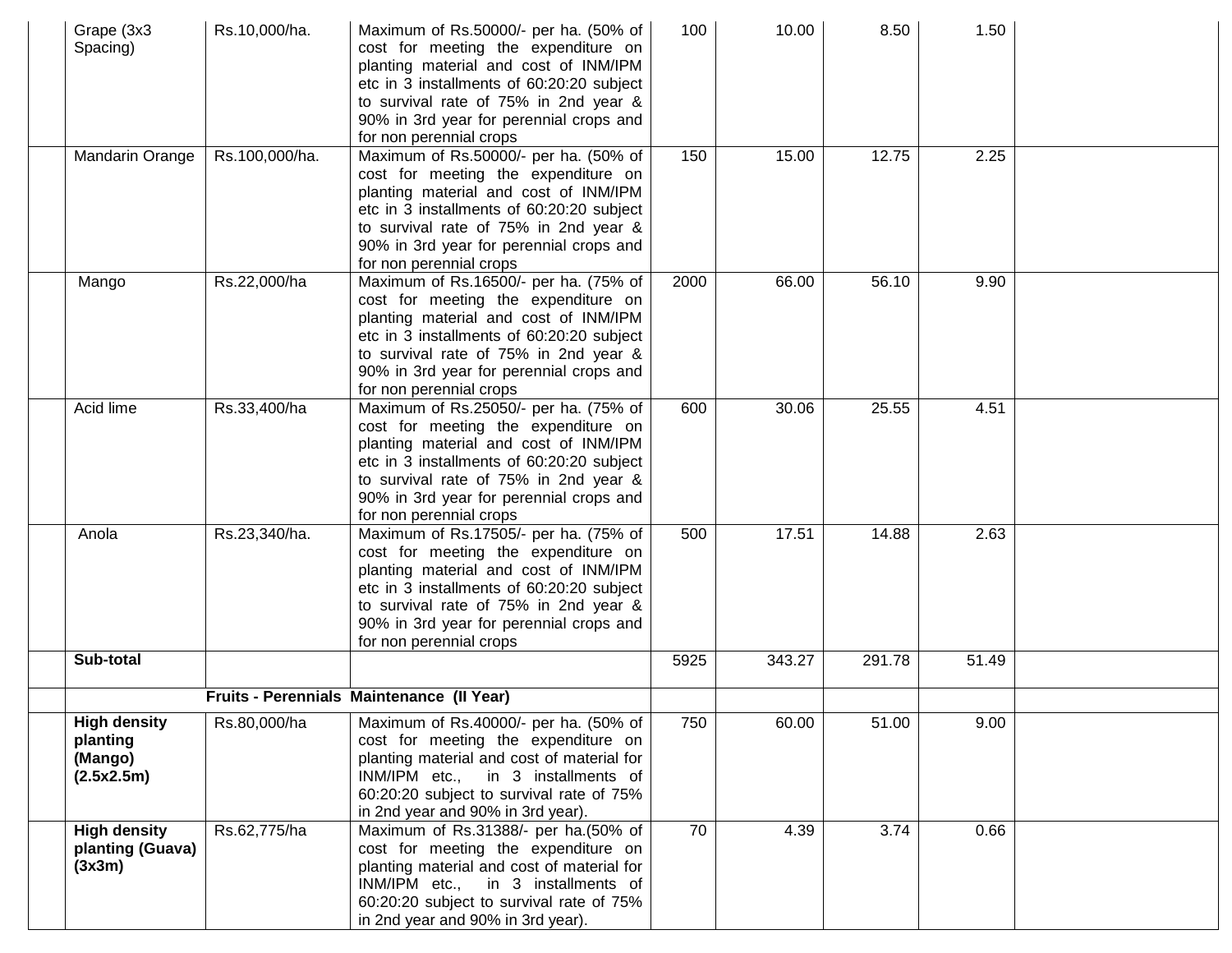| Sub-total                                         |                                  |                                                                                                                                                                                                                                  | 820          | 64.39  | 54.74  | 9.66  |                                                                                                                               |
|---------------------------------------------------|----------------------------------|----------------------------------------------------------------------------------------------------------------------------------------------------------------------------------------------------------------------------------|--------------|--------|--------|-------|-------------------------------------------------------------------------------------------------------------------------------|
|                                                   |                                  | Fruits - Non Perennials (ha)                                                                                                                                                                                                     |              |        |        |       |                                                                                                                               |
| Banana (TC)                                       | Rs.83,204/ha                     | Maximum of Rs. 41602/- per ha. (50 %<br>of cost for meeting the expenditure on<br>planting material and cost of material for<br>INM/IPM etc., in 2 installments of 75:25).                                                       | 300          | 93.60  | 79.56  | 14.04 |                                                                                                                               |
|                                                   |                                  |                                                                                                                                                                                                                                  |              |        |        |       |                                                                                                                               |
| Pineapple<br>(Sucker)<br>Maintenance (II<br>Year) | Rs.65,000/ha                     | Maximum of Rs. 32500/- per ha. (50 %<br>of cost for meeting the expenditure on<br>planting material and cost of material for<br>INM/IPM etc., in 2 installments of<br>75:25).subject to survival rate of 90% in<br>second year). | 35           | 2.84   | 2.42   | 0.43  |                                                                                                                               |
| Sub-total                                         |                                  |                                                                                                                                                                                                                                  | 335          | 96.45  | 81.98  | 14.47 |                                                                                                                               |
|                                                   |                                  | <b>Mushrooms</b>                                                                                                                                                                                                                 |              |        |        |       |                                                                                                                               |
|                                                   |                                  | (a) Integrated mushroom unit for spawn, compost production and training                                                                                                                                                          |              |        |        |       |                                                                                                                               |
| <b>Private Sector</b>                             | Rs.50.00 lakh                    | 100% of the cost to public sector and<br>50% of cost for private sector, for<br>expenditure<br>meeting<br>the<br>on<br>infrastructure, as credit linked back<br>ended subsidy.                                                   | $\mathbf{1}$ | 25.0   | 21.3   | 3.75  | Project to be submitted                                                                                                       |
|                                                   |                                  | Flowers (For a maximum of 2 ha per beneficiary)                                                                                                                                                                                  |              |        |        |       |                                                                                                                               |
|                                                   |                                  | <b>Cut flowers</b>                                                                                                                                                                                                               |              |        |        |       |                                                                                                                               |
| Small & Marginal                                  | Rs. 70,000 / ha.                 | 50% of cost @ Rs.35,000 / ha. limited to<br>2 ha per beneficiary                                                                                                                                                                 | 50           | 17.50  | 14.88  | 2.63  |                                                                                                                               |
|                                                   |                                  | <b>Bulbulous flowers</b>                                                                                                                                                                                                         |              |        |        |       |                                                                                                                               |
| Small & Marginal                                  | Rs. 90,000/ha                    | 50% of cost @ Rs.45,000 / ha. limited to<br>2 ha per beneficiary                                                                                                                                                                 | 150          | 67.50  | 57.38  | 10.13 |                                                                                                                               |
|                                                   |                                  | <b>Loose Flowers</b>                                                                                                                                                                                                             |              |        |        |       |                                                                                                                               |
|                                                   | Small & Marginal   Rs. 24,000/ha | 50% of cost @ Rs.12,000 / ha. limited to<br>2 ha per beneficiary                                                                                                                                                                 | 1000         | 120.00 | 102.00 | 18.00 |                                                                                                                               |
| Sub-total                                         |                                  |                                                                                                                                                                                                                                  | 1201         | 230.00 | 195.50 | 34.50 |                                                                                                                               |
|                                                   |                                  | Spices (For a maximum area of 4 ha per beneficiary)                                                                                                                                                                              |              |        |        |       |                                                                                                                               |
| Ginger                                            | do                               | do                                                                                                                                                                                                                               | 100          | 12.50  | 10.63  | 1.88  | certified<br>Only<br>Planting<br>material to be used. TL<br>material to be used only<br>Public<br>from<br>sector<br>agencies. |
| Clove and<br>nutmeg                               | do                               | do                                                                                                                                                                                                                               | 50           | 10.00  | 8.50   | 1.50  | do                                                                                                                            |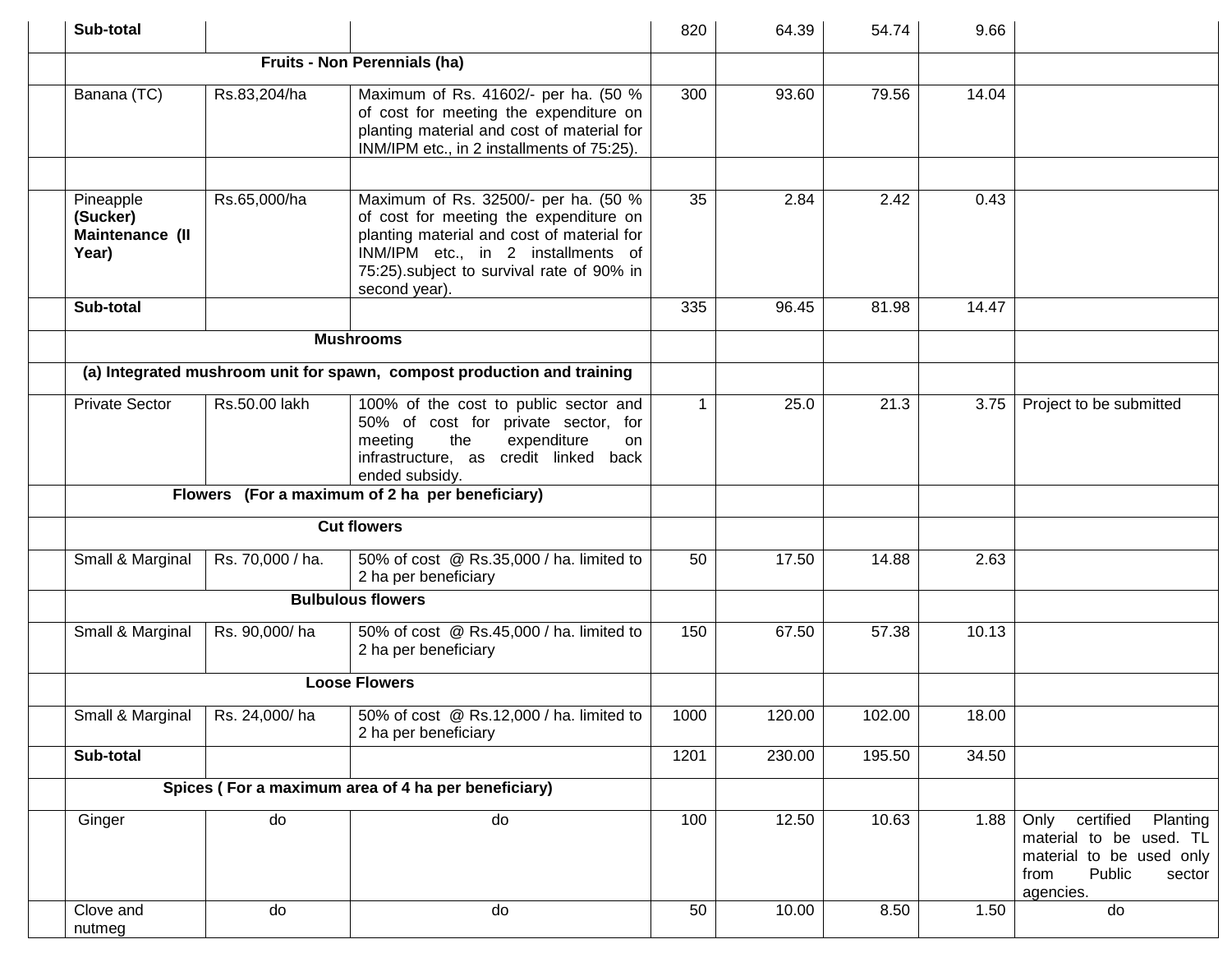| <b>Perennial</b><br><b>Spices</b>                                                                          |                           |                                                                                                                                                                                                                                                                                   |      |        |        |       |                                                   |
|------------------------------------------------------------------------------------------------------------|---------------------------|-----------------------------------------------------------------------------------------------------------------------------------------------------------------------------------------------------------------------------------------------------------------------------------|------|--------|--------|-------|---------------------------------------------------|
| <b>Black Pepper</b>                                                                                        | Rs. 40,000 / ha           | Maximum of Rs. 20000/- per ha. (50% of<br>cost for meeting the expenditure on<br>planting material and cost of material for<br>INM/IPM etc).                                                                                                                                      | 250  | 50.00  | 42.50  | 7.50  | do                                                |
| Sub-total                                                                                                  |                           |                                                                                                                                                                                                                                                                                   | 400  | 72.50  | 61.63  | 10.88 |                                                   |
|                                                                                                            |                           | Aromatic Plants (For a maximum area of 4 ha per beneficiary)                                                                                                                                                                                                                      |      |        |        |       |                                                   |
| (a) Cost intensive<br>aromatic plants<br>(Geranium,<br>rosemary etc)                                       | Rs. 75,000/ha             | 50% of cost, subject to a maximum of<br>Rs.37,500/- per ha, for meeting the<br>expenditure on planting material and<br>cost of material for INM/IPM etc.                                                                                                                          | 20   | 7.50   | 6.4    | 1.1   | do                                                |
| (b) Other<br>aromatic plants<br>(Citronella /<br>Thyme /<br>Origanum)                                      | Rs. 25,000/ha             | 50% of cost, subject to a maximum of<br>Rs.12,500/- per ha, for meeting the<br>expenditure on planting material and<br>cost of material for INM/IPM etc.                                                                                                                          | 30   | 3.75   | 3.2    | 0.6   | do                                                |
| Sub-total                                                                                                  |                           |                                                                                                                                                                                                                                                                                   | 50   | 11.25  | 9.56   | 1.69  |                                                   |
|                                                                                                            |                           | Plantation crops (For a maximum area of 4 ha per beneficiary)                                                                                                                                                                                                                     |      |        |        |       |                                                   |
| <b>Cashew</b>                                                                                              | Rs. 40,000ha              | Maximum of Rs. 20,000/- per ha (50% of<br>cost for meeting the expenditure on<br>planting material and cost of material for<br>INM/IPM etc) in 3 installments of<br>60:20:20 subject to survival rate of 75%<br>in second year and 90% in third year for<br>a maximum area of 4 h | 1000 | 120.00 | 102.00 | 18.00 |                                                   |
| Maintenance (I<br>Year)                                                                                    | do                        | do                                                                                                                                                                                                                                                                                | 1420 | 56.80  | 48.28  | 8.52  |                                                   |
| Cocoa                                                                                                      | Rs. 40,000ha              | Maximum of Rs. 20,000/- per ha (50% of<br>cost for meeting the expenditure on<br>planting material and cost of material for<br>INM/IPM etc) in 3 installments of<br>60:20:20 subject to survival rate of 75%<br>in second year and 90% in third year for<br>a maximum area of 4 h | 1000 | 120.00 | 102.00 | 18.00 |                                                   |
| Maintenance (I<br>Year)                                                                                    | do                        | do                                                                                                                                                                                                                                                                                | 3949 | 157.96 | 134.27 | 23.69 |                                                   |
| Sub-total                                                                                                  |                           |                                                                                                                                                                                                                                                                                   | 7369 | 454.76 | 386.55 | 68.21 |                                                   |
| Rejuvenation/<br>replacement of<br>senile plantation<br>including<br>Canopy<br>management.<br><b>Mango</b> | Rs.30,000/ha<br>(average) | 50% of the total cost subject to a<br>maximum of Rs. 15,000/ha to a limited of<br>2 ha per beneficiary. Actual cost to be<br>claimed based on the nature and<br>requirement of the crop to be<br>rejuvenated.                                                                     | 500  | 75.00  | 63.75  | 11.25 | To be implemented as per<br>guidelines circulated |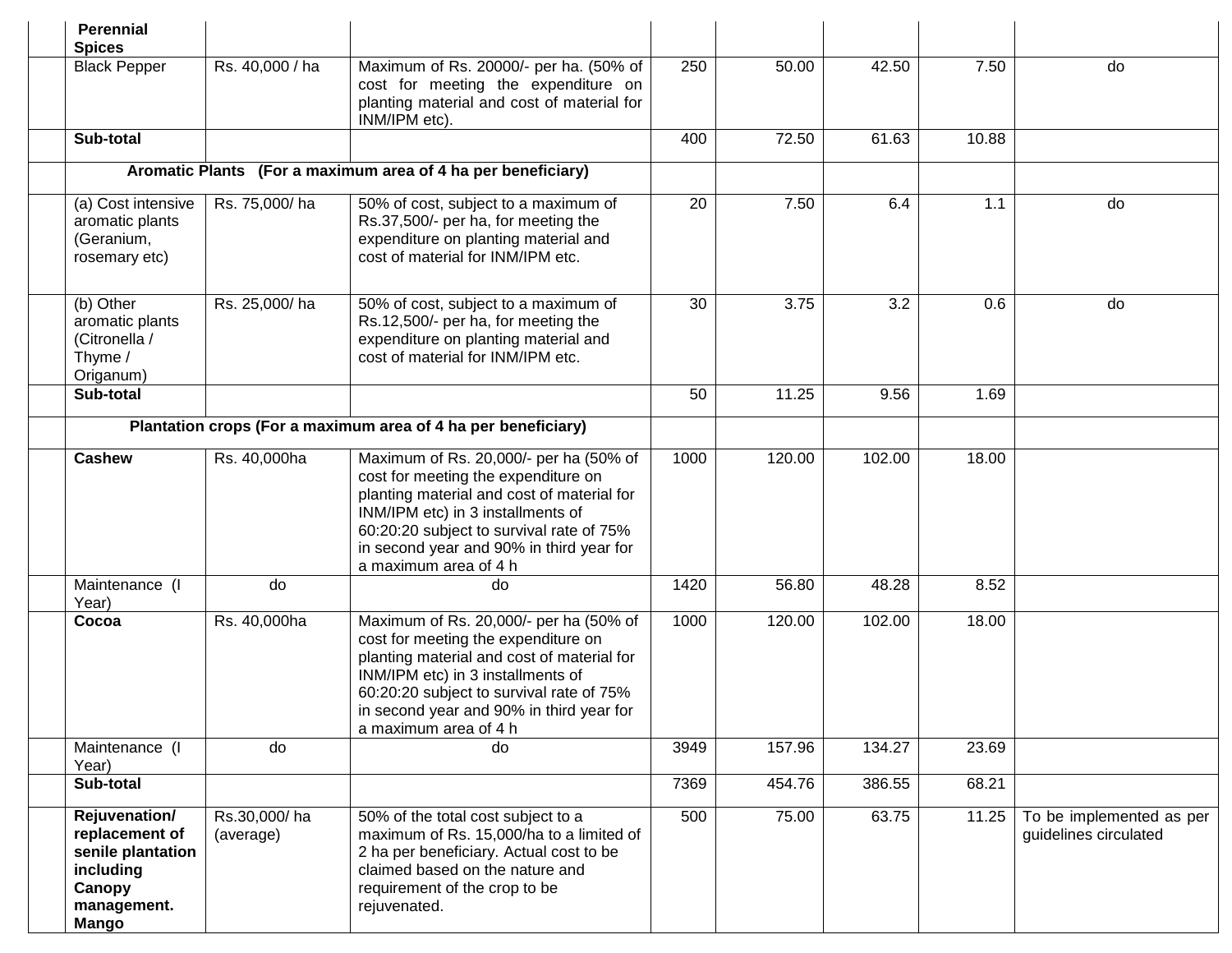|   | Rejuvenation/<br>replacement of<br>senile plantation<br>including<br>Canopy<br>management.<br><b>Cashew</b> | Rs.30,000/ha<br>(average) | 50% of the total cost subject to a<br>maximum of Rs. 15,000/ha to a limited of<br>2 ha per beneficiary. Actual cost to be<br>claimed based on the nature and<br>requirement of the crop to be<br>rejuvenated.                                                                  | 13500          | 2025.00 | 1721.25 | 303.75 | To be implemented as per<br>guidelines circulated |
|---|-------------------------------------------------------------------------------------------------------------|---------------------------|--------------------------------------------------------------------------------------------------------------------------------------------------------------------------------------------------------------------------------------------------------------------------------|----------------|---------|---------|--------|---------------------------------------------------|
| 4 |                                                                                                             |                           | Protected cultivation (area in hectares)                                                                                                                                                                                                                                       |                |         |         |        |                                                   |
|   |                                                                                                             |                           | <b>Green House structure</b>                                                                                                                                                                                                                                                   |                |         |         |        |                                                   |
|   |                                                                                                             |                           | <b>Naturally ventilated system</b>                                                                                                                                                                                                                                             |                |         |         |        |                                                   |
|   | Tubular structure                                                                                           | Rs. 650/ Sq.m             | 50% of the cost limited to 4000 Sq.m<br>per beneficiary.                                                                                                                                                                                                                       | 34.50          | 1121.25 | 953.06  | 168.19 |                                                   |
|   |                                                                                                             |                           | <b>Shade Net House</b>                                                                                                                                                                                                                                                         |                |         |         |        |                                                   |
|   | Tubular structure                                                                                           | Rs. 600/ Sq.m             | 50% of cost limited to 4000 Sq.m per<br>beneficiary.                                                                                                                                                                                                                           | 1.750          | 52.50   | 44.63   | 7.88   |                                                   |
|   | Anti Bird/Anti<br><b>Hail Nets</b>                                                                          | Rs.20/- per Sq.m          | 50% of cost limited to 5000 Sq.m per<br>beneficiary.                                                                                                                                                                                                                           | 53.00          | 53.00   | 45.05   | 7.95   |                                                   |
|   | Sub-total                                                                                                   |                           |                                                                                                                                                                                                                                                                                | 89             | 1226.75 | 1042.74 | 184.01 |                                                   |
|   |                                                                                                             |                           | Promotion of Integrated Nutrient Management(INM)/ Integrated Pest<br><b>Management (IPM)</b>                                                                                                                                                                                   |                |         |         |        |                                                   |
|   | Bio control lab<br>(Private Sector)                                                                         | Rs.80 lakhs/ unit         | Rs. 80 lakh/unit for Public Sector and<br>Rs.40.00 lakh as credit linked back<br>ended subsidy to Private Sector.                                                                                                                                                              | $\mathbf{1}$   | 37.50   | 31.9    | 5.6    | Project to be submitted                           |
|   | Leaf /Tissue<br>analysis lab<br>(Private Sector)                                                            | Rs. 20 lakh/ unit         | Rs. 20 lakh/unit for Public Sector and<br>Rs.10.00 lakh as credit linked back<br>ended subsidy to Private Sector.                                                                                                                                                              | $\mathbf{1}$   | 10.00   | 8.5     | 1.5    | Project to be submitted                           |
|   | Sub-total                                                                                                   |                           |                                                                                                                                                                                                                                                                                | $\overline{2}$ | 47.50   | 40.4    | 7.1    |                                                   |
| 5 |                                                                                                             |                           | <b>Organic Farming</b>                                                                                                                                                                                                                                                         |                |         |         |        |                                                   |
|   | Adoption of<br>Organic Farming.                                                                             | Rs. 20,000/ha             | 50% of cost limited to Rs.10000/ha for a<br>maximum area of 4 ha. per beneficiary,<br>spread over a period of 3 years involving<br>an assistance of Rs.4000/- in first year<br>and Rs.3000/- each in second & third<br>year. The programme to be linked with<br>certification. | 1000           | 40.00   | 34.00   | 6.00   | Project to be submitted                           |
|   | Organic<br>Certification                                                                                    | Project based             | Rs. 5 lakh for a cluster of 50 ha which<br>will include Rs.1.50 lakh in first year, Rs.<br>1.50 lakh in second year and Rs. 2.00<br>lakh in third year.                                                                                                                        | 20             | 30.00   | 25.50   | 4.50   | Project to be submitted                           |
|   |                                                                                                             |                           | Vermi compost Units /organic input production unit                                                                                                                                                                                                                             |                |         |         |        |                                                   |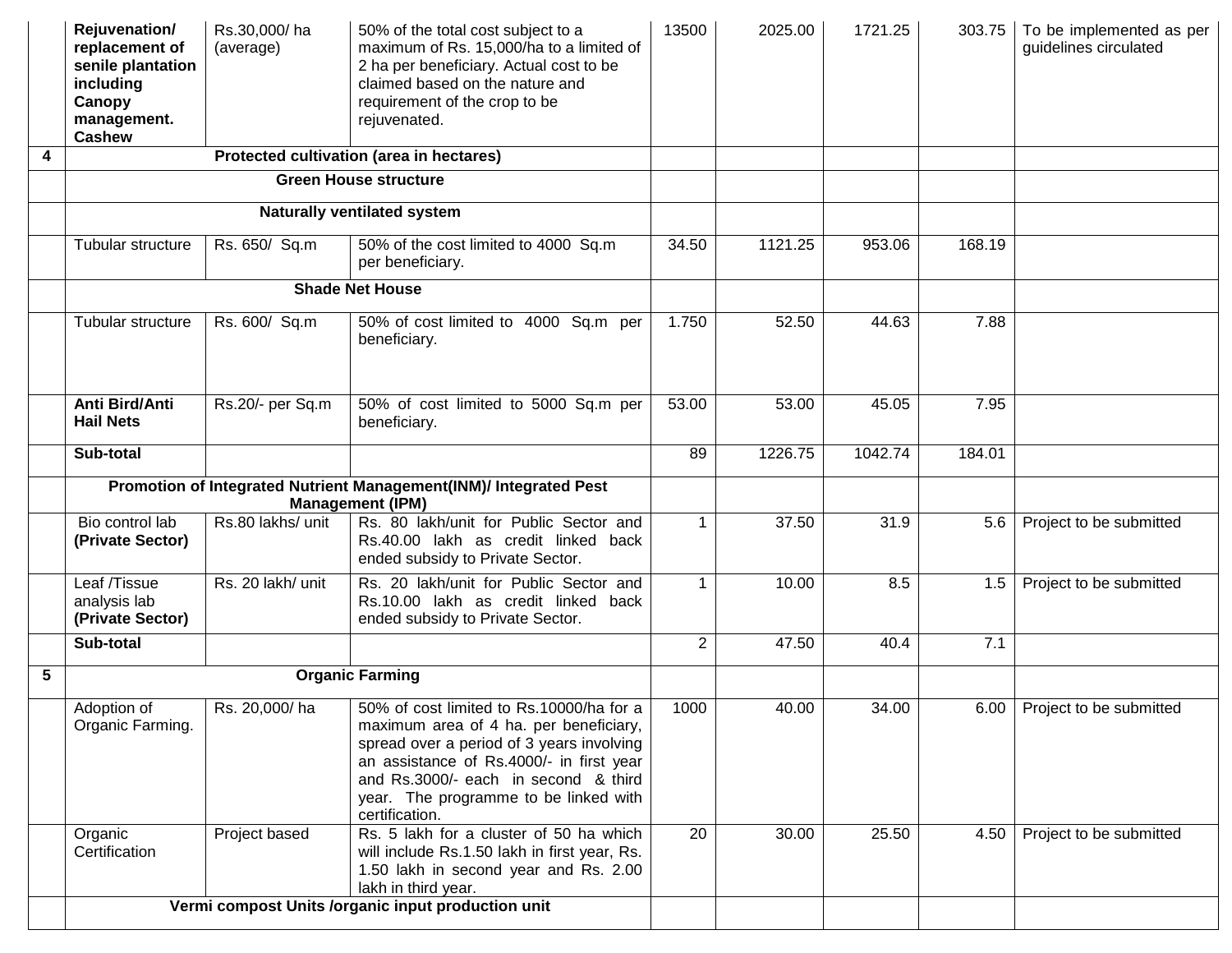|                | 50% of cost<br>conforming for<br>permanent<br>structure to the<br>size of unit of<br>30'x8'x2.5'<br>dimension to be<br>administered on<br>pro-rata basis. | Rs. 60,000/ unit<br>permanent<br>for<br>structure and | 50% of cost conforming to the size of the<br>30'x8'x2.5'<br>dimension of<br>unit of<br>permanent structure to be administered<br>on pro-rata basis. | 50   | 15.00  | 12.75  | 2.25  |                                                                                                |
|----------------|-----------------------------------------------------------------------------------------------------------------------------------------------------------|-------------------------------------------------------|-----------------------------------------------------------------------------------------------------------------------------------------------------|------|--------|--------|-------|------------------------------------------------------------------------------------------------|
|                | 50% of cost<br>conforming for<br><b>HDPE Vermibed</b><br>to the size of 96<br>cft $(12'x4'x2')$ to<br>be administered<br>on pro-rata basis.               | Rs. 10,000 /unit<br><b>HDPE</b><br>for<br>Vermibed    | <b>HDPE</b><br>50%<br>Vermibed,<br>of<br>cost<br>conforming to the size of 96 cft<br>(12'x4'x2')to be administered on pro-rata<br>basis.            | 400  | 20.00  | 17.00  | 3.00  | Designs para meter of<br>HDPE beds will conformer<br>BIS standards<br>(IS<br>to<br>15907:2010) |
|                | Sub-total                                                                                                                                                 |                                                       |                                                                                                                                                     | 1470 | 105.00 | 89.25  | 15.75 |                                                                                                |
| 6              |                                                                                                                                                           |                                                       | Pollination support through beekeeping                                                                                                              |      |        |        |       |                                                                                                |
|                | Honey bee<br>colonies                                                                                                                                     | Rs. 1400/ colony<br>of 4 frames                       | 50% of cost limited to 50 colonies /<br>beneficiary.                                                                                                | 6000 | 42.00  | 35.70  | 6.30  | List of Beneficiaries to be<br>furnished.                                                      |
|                | Hives                                                                                                                                                     | Rs. 1600/ hive                                        | 50% of cost limited to 50 colonies<br>beneficiary.                                                                                                  | 6000 | 48.00  | 40.80  | 7.20  | List of Beneficiaries to be<br>furnished.                                                      |
|                | (e) Equipment<br>including honey<br>extractor (4<br>frame), food<br>grade container<br>(30 kg), net, etc.                                                 | Rs. 14,000/ set                                       | 50% of the cost limited to one set per<br>beneficiary.                                                                                              | 200  | 14.00  | 11.90  | 2.10  |                                                                                                |
|                | Sub-total                                                                                                                                                 |                                                       |                                                                                                                                                     |      | 104.00 | 88.40  | 15.60 |                                                                                                |
| $\overline{7}$ |                                                                                                                                                           |                                                       | <b>Horticulture Mechanization</b>                                                                                                                   |      |        |        |       |                                                                                                |
|                | Power operated<br>machines/tools<br>including Power<br>Saw and Plant<br>Protection<br>equipments etc.                                                     | Rs.35,000/-<br>per<br>set                             | 50% of cost limited to one set per<br>beneficiary.                                                                                                  | 600  | 105.00 | 89.25  | 15.75 | List of Beneficiaries to be<br>furnished.                                                      |
|                | <b>Power Machines</b><br>(upto 20 BHP)<br>with rotavator /<br>equipment                                                                                   | Rs.1,20,000/- per<br>set                              | 50% of cost limited to one set per<br>beneficiary.                                                                                                  | 70   | 42.00  | 35.70  | 6.30  | List of Beneficiaries to be<br>furnished.                                                      |
|                | Power machines<br>(20 HP & above<br>including<br>accessories<br>/equipments                                                                               | Rs. 3,00,000/- per<br>set                             | 50% of cost limited to one set per<br>beneficiary.                                                                                                  | 80   | 120.00 | 102.00 | 18.00 | List of Beneficiaries to be<br>furnished.                                                      |
|                | Sub-total                                                                                                                                                 |                                                       |                                                                                                                                                     |      | 267.00 | 226.95 | 40.05 |                                                                                                |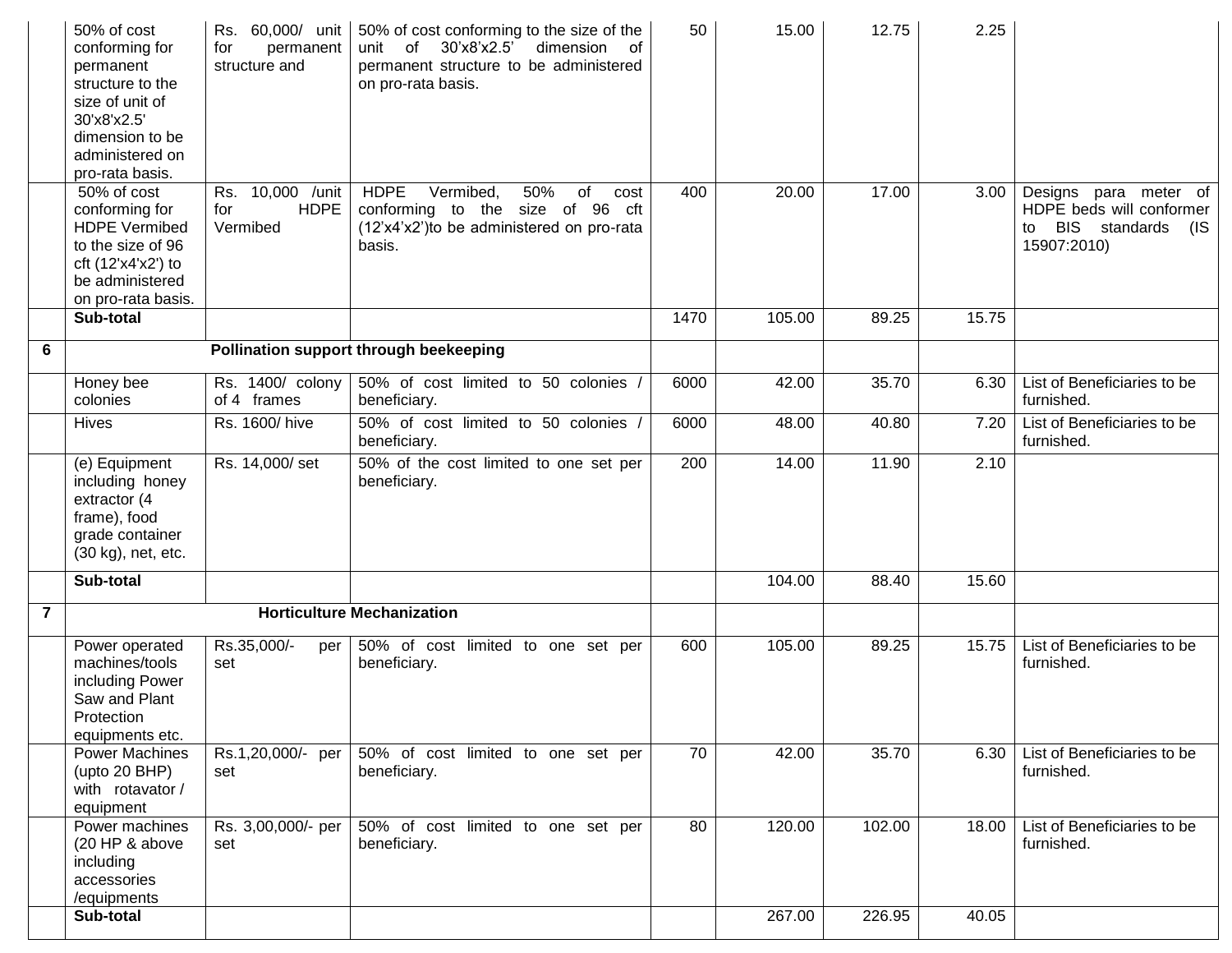|   | <b>Technology</b><br><b>Dissemination</b><br>through<br>demonstration/<br><b>Front Line</b><br><b>Demonstration</b><br>(FLD) Public<br><b>Sector</b> | Rs. 25.00 lakh                                                        | 75 % of cost in farmers field and 100%<br>of cost in farms belonging to Public<br>Sector | $\overline{2}$ | 50.00  | 42.50  | 7.50               | Project to be submitted              |
|---|------------------------------------------------------------------------------------------------------------------------------------------------------|-----------------------------------------------------------------------|------------------------------------------------------------------------------------------|----------------|--------|--------|--------------------|--------------------------------------|
| 8 |                                                                                                                                                      |                                                                       | Human Resource Development (HRD)                                                         |                |        |        |                    |                                      |
|   | <b>Training of</b><br>farmers                                                                                                                        |                                                                       |                                                                                          |                |        |        |                    |                                      |
|   | Within the District                                                                                                                                  | Rs.400/day<br>per<br>farmer excluding<br>transport                    | 100% of the cost.                                                                        | 5000           | 100.00 | 85.00  | $\overline{15.00}$ | Training Calendar to be<br>furnished |
|   | Within the State                                                                                                                                     | Rs. 750/day per<br>farmer excluding<br>transport                      | 100% of the cost.                                                                        | 200            | 7.50   | 6.38   | 1.13               | Training Calendar to be<br>furnished |
|   | Outside the State                                                                                                                                    | Rs. 1000/ day per<br>farmer excluding<br>transport                    | 100% of the cost.                                                                        | 50             | 2.50   | 2.13   | 0.38               | Training Calendar to be<br>furnished |
|   | <b>Exposure visit</b><br>of farmers                                                                                                                  |                                                                       |                                                                                          |                |        |        |                    |                                      |
|   | Within the State<br>$(5 \text{ days})$                                                                                                               | Rs. 300/day per<br>farmer excluding<br>transport                      | 100% of the cost.                                                                        | 500            | 7.50   | 6.38   | 1.13               | Training Calendar to be<br>furnished |
|   | Outside the State                                                                                                                                    | Rs. 600/day per<br>farmer excluding<br>transport                      | 100% of the cost.                                                                        | 50             | 1.50   | 1.3    | 0.2                | Training Calendar to be<br>furnished |
|   |                                                                                                                                                      |                                                                       | Training / study tour of technical staff/ field functionaries                            |                |        |        |                    |                                      |
|   | Within the State<br>$(2 \text{ days})$                                                                                                               | Rs.200 / day per<br>participant plus<br>TA / DA, as<br>admissible     | 100% of the cost.                                                                        | 2000           | 8.00   | 6.80   | 1.20               |                                      |
|   | Study tour to<br>progressive<br>States (group of<br>minimum 5<br>participants) for 7<br>days                                                         | Rs.650.00/day per<br>participant<br>plus<br>TA / DA, as<br>admissible | 100% of the cost.                                                                        | 600            | 27.30  | 23.21  | 4.10               |                                      |
|   | <b>Outside India</b>                                                                                                                                 | Rs. 5.00 lakh<br>participant                                          | 100% of the cost on actual basis.                                                        | 30             | 150.00 | 127.50 | 22.50              | Project to be submitted              |
|   | Sub-total                                                                                                                                            |                                                                       |                                                                                          |                | 304.30 | 258.66 | 45.65              |                                      |
| 9 |                                                                                                                                                      |                                                                       | <b>INTEGRATED POST HARVEST MANAGEMENT</b>                                                |                |        |        |                    |                                      |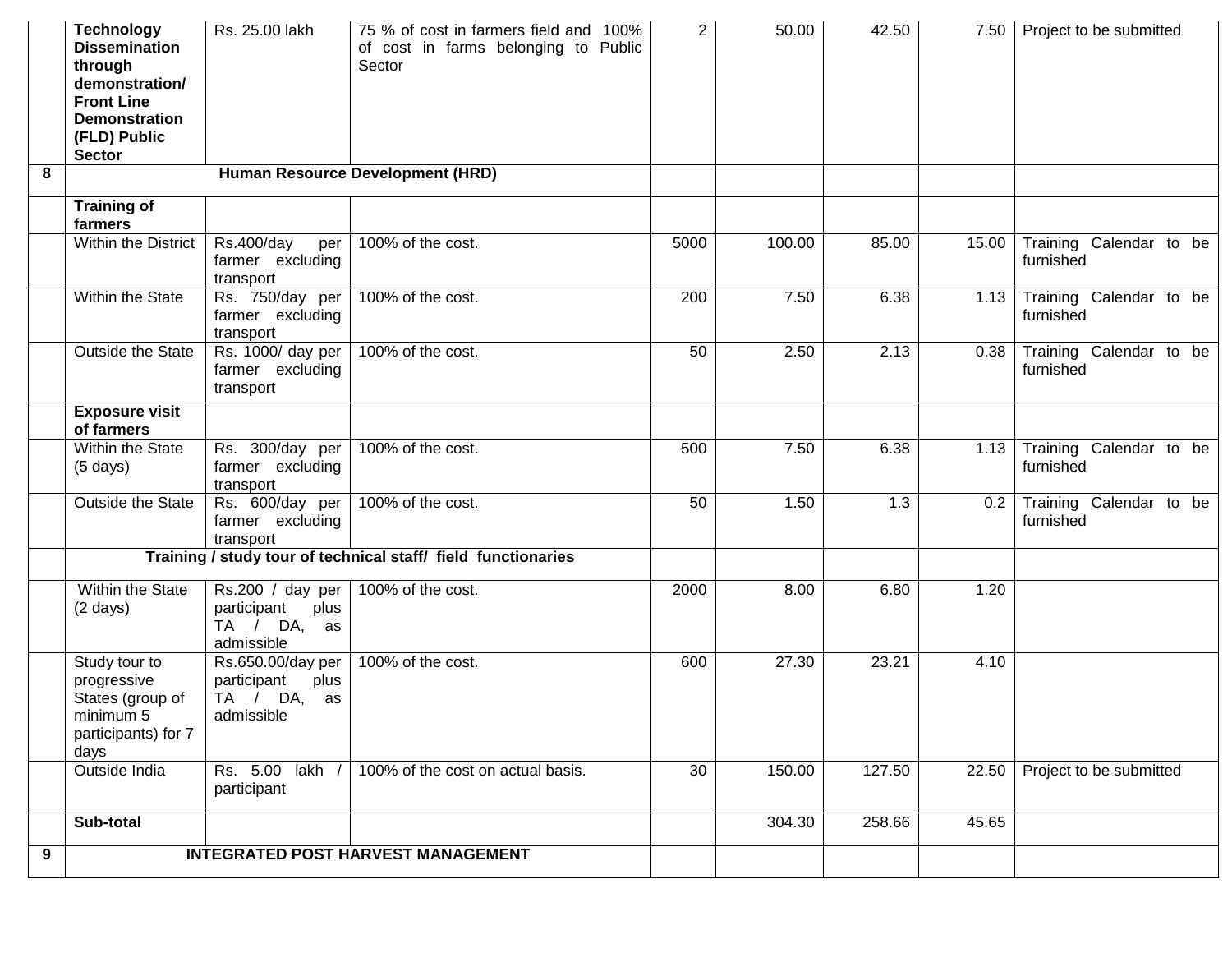| Pack house                                                                                               | Rs. 3.00 Lakh/ per<br>unit with size of<br>9Mx6M      | 50% of the capital cost.                                                                                                                                                                                                                                                                                                                                                                  | 40           | 60.00   | 51.00  | 9.00   | Minutes of SLEC meeting<br>to be submitted along with<br>details of beneficiaries,<br>location, etc to facilitate<br>release of funds. |
|----------------------------------------------------------------------------------------------------------|-------------------------------------------------------|-------------------------------------------------------------------------------------------------------------------------------------------------------------------------------------------------------------------------------------------------------------------------------------------------------------------------------------------------------------------------------------------|--------------|---------|--------|--------|----------------------------------------------------------------------------------------------------------------------------------------|
| Pack house (As<br>per old norms)                                                                         | Rs. 2.50 lakh/unit                                    | Credit linked back-ended subsidy @<br>25% of the capital cost of project in<br>general area and 33.33% in case of Hilly<br>& Tribal Areas.                                                                                                                                                                                                                                                | 10           | 6.25    | 5.31   | 0.94   | do                                                                                                                                     |
| Pre-cooling unit                                                                                         | Rs.15.00 lakh for<br>6 MT capacity                    | Credit linked back-ended subsidy @<br>40% of the cost of project in general<br>areas and 55% in case Hilly &<br>individual<br>Scheduled<br>areas<br>for<br>entrepreneurs.                                                                                                                                                                                                                 | 20           | 120.00  | 102.00 | 18.00  | Project to be submitted                                                                                                                |
| Cold storage<br>units<br>(Construction /<br>expansion /<br>Modernization)<br>project in<br>general areas | Rs. 6000/MT for<br>5000 MT capacity                   | Credit linked back-ended subsidy @<br>40% of the capital cost of project in<br>general areas and 55% in case of Hilly &<br>Scheduled areas in respect of only those<br>units which adopt new technologies and<br>include insulation, humidity control and<br>fin coil cooling system with provision of<br>multi chambers. Technical parameters<br>issued by the Department to be adopted. | 1            | 2.40    | 2.04   | 0.36   | Project to be submitted                                                                                                                |
| Cold storage<br>units<br>(Construction /<br>expansion /<br>Modernization)<br>project in<br>general areas | Rs. 6000/MT for<br>5000 MT capacity                   | Credit linked back-ended subsidy @<br>40% of the capital cost of project in<br>general areas and 55% in case of Hilly &<br>Scheduled areas in respect of only those<br>units which adopt new technologies and<br>include insulation, humidity control and<br>fin coil cooling system with provision of<br>multi chambers. Technical parameters<br>issued by the Department to be adopted. | $\mathbf 1$  | 120.00  | 102.00 | 18.00  | Project to be submitted                                                                                                                |
| Refer vans/<br>containers                                                                                | 24.00<br>lakh/<br>Rs.<br>unit for 6<br>MT<br>capacity | Credit linked back-ended subsidy @40%<br>of the cost of project in General areas.                                                                                                                                                                                                                                                                                                         | 3            | 28.80   | 24.48  | 4.32   | Project to be submitted                                                                                                                |
|                                                                                                          |                                                       | 2. Wholesale markets                                                                                                                                                                                                                                                                                                                                                                      |              |         |        |        |                                                                                                                                        |
| (a) Credit linked<br>back-ended<br>project in<br>general areas                                           | Rs.100.00<br>crore/project                            | Credit linked back-ended subsidy @<br>25% of the capital cost of project in<br>general areas and 33.33% in case of<br>Hilly & Scheduled areas for individual<br>entrepreneurs.                                                                                                                                                                                                            | 4            | 100.00  | 85.0   | 15.0   | Project to be submitted                                                                                                                |
| <b>Flower Market</b><br>Kaaval Kinaru                                                                    | 40.85                                                 | SLEC Approved Projects 2010-11                                                                                                                                                                                                                                                                                                                                                            | $\mathbf{1}$ | 40.85   | 34.72  | 6.13   | Project to be submitted                                                                                                                |
| Other Project<br>(TMC Perunduri,<br>Erode Dist)- Ist<br>release                                          |                                                       |                                                                                                                                                                                                                                                                                                                                                                                           | $\mathbf{1}$ | 582.50  | 495.13 | 87.38  | Project to be submitted                                                                                                                |
| Sub-total                                                                                                |                                                       |                                                                                                                                                                                                                                                                                                                                                                                           |              | 1060.80 | 901.68 | 159.12 |                                                                                                                                        |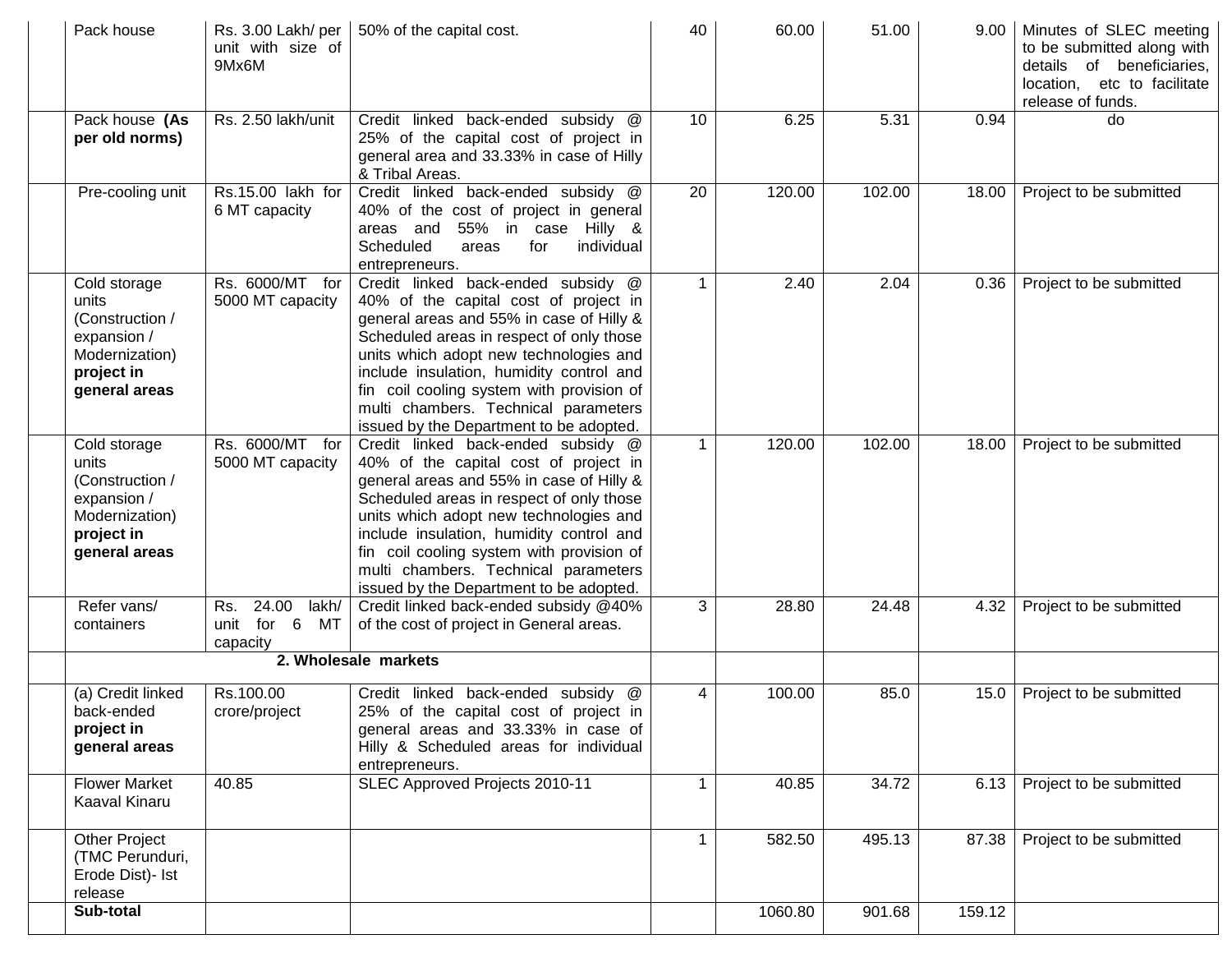| 12 |                                                                                                                                                                                    |                                                                                                                                                                     | <b>Mission Management</b>                                                                              |              |         |         |         |                                                                                                                                           |
|----|------------------------------------------------------------------------------------------------------------------------------------------------------------------------------------|---------------------------------------------------------------------------------------------------------------------------------------------------------------------|--------------------------------------------------------------------------------------------------------|--------------|---------|---------|---------|-------------------------------------------------------------------------------------------------------------------------------------------|
|    | State & Districts<br><b>Mission Offices</b><br>and implementing<br>agencies for<br>administrative<br>expenses,<br>project,<br>preparation,<br>computerization,<br>contingency etc. | 5% of total annual<br>expenditure<br>on<br>of<br>basis<br>the<br>appraised needs<br><b>State</b><br>to<br>Horticulture<br>Mission (SHM)<br>implementing<br>Agencies | 100%assistance.                                                                                        |              | 380.63  | 323.54  | 57.10   | Fund to be utilized @ 5%<br>of actual Expenditure<br>incurred by the SHM.                                                                 |
|    |                                                                                                                                                                                    |                                                                                                                                                                     | Seminars, conferences, workshops, exhibitions, Kisan Mela, horticulture<br>shows, honey festivals etc. |              |         |         |         |                                                                                                                                           |
|    | State level                                                                                                                                                                        | Rs.<br>3.00<br>lakh<br>/event                                                                                                                                       | 100% assistance subject to a maximum<br>of Rs.3.00 lakh per event of two days.                         | 4            | 12.00   | 10.20   | 1.80    | Minutes of SLEC meeting<br>to be submitted along with<br>details<br>of beneficiaries,<br>location, etc to facilitate<br>release of funds. |
|    | <b>District level</b>                                                                                                                                                              | 2.00<br>lakh<br>Rs.<br>/event                                                                                                                                       | 100% assistance subject to a maximum<br>of Rs.2.00 lakh per event of two days.                         | 4            | 8.00    | 6.80    | 1.20    | do                                                                                                                                        |
|    | Sub-total                                                                                                                                                                          |                                                                                                                                                                     |                                                                                                        |              | 400.63  | 340.54  | 60.10   |                                                                                                                                           |
|    | <b>Total</b>                                                                                                                                                                       |                                                                                                                                                                     |                                                                                                        |              | 7532.92 | 6402.98 | 1129.94 |                                                                                                                                           |
|    | <b>High density</b><br>planting                                                                                                                                                    |                                                                                                                                                                     |                                                                                                        |              |         |         |         |                                                                                                                                           |
|    | Mango 3yr                                                                                                                                                                          | 0.07400 unit cost                                                                                                                                                   | (Project Mode)                                                                                         | 450          | 33.30   | 28.31   | 5.00    | Project to be submitted                                                                                                                   |
|    | Cashew 3yr                                                                                                                                                                         | 0.0657 unit cost                                                                                                                                                    | (Project Mode)                                                                                         | 400          | 26.28   | 22.34   | 3.94    | Project to be submitted                                                                                                                   |
|    | Sub-total                                                                                                                                                                          |                                                                                                                                                                     |                                                                                                        | 850          | 59.580  | 50.64   | 8.94    |                                                                                                                                           |
|    | <b>PROJECTS AND</b><br><b>NATIONAL</b><br><b>SEMINOR</b><br><b>INDO-ISRAEL</b>                                                                                                     |                                                                                                                                                                     |                                                                                                        |              |         |         |         |                                                                                                                                           |
|    | <b>Projects</b>                                                                                                                                                                    |                                                                                                                                                                     |                                                                                                        |              |         |         |         |                                                                                                                                           |
|    | Centre of<br>excellence for cut<br>flowers                                                                                                                                         | 200                                                                                                                                                                 | <b>INDO-ISRAEL Projects</b>                                                                            | 1            | 200.00  | 170.00  | 30.00   | Project to be submitted                                                                                                                   |
|    | Centre of<br>excellence for<br>vegetables                                                                                                                                          | 100                                                                                                                                                                 | <b>INDO-ISRAEL Projects</b>                                                                            | $\mathbf{1}$ | 100.00  | 85.00   | 15.00   | Project to be submitted                                                                                                                   |
|    | <b>Other Projects</b>                                                                                                                                                              |                                                                                                                                                                     |                                                                                                        |              |         | 0.00    | 0.00    | Project to be submitted                                                                                                                   |
|    | National Level<br>Commodity<br>Seminar on<br>Banana                                                                                                                                | 7.5                                                                                                                                                                 | <b>Other Projects</b>                                                                                  | $\mathbf{1}$ | 7.50    | 6.38    | 1.13    | Project to be submitted                                                                                                                   |
|    | International Horti<br>Expo at Chennai                                                                                                                                             | 100                                                                                                                                                                 | <b>Other Projects</b>                                                                                  | $\mathbf{1}$ | 100.00  | 85.00   | 15.00   | Project to be submitted                                                                                                                   |